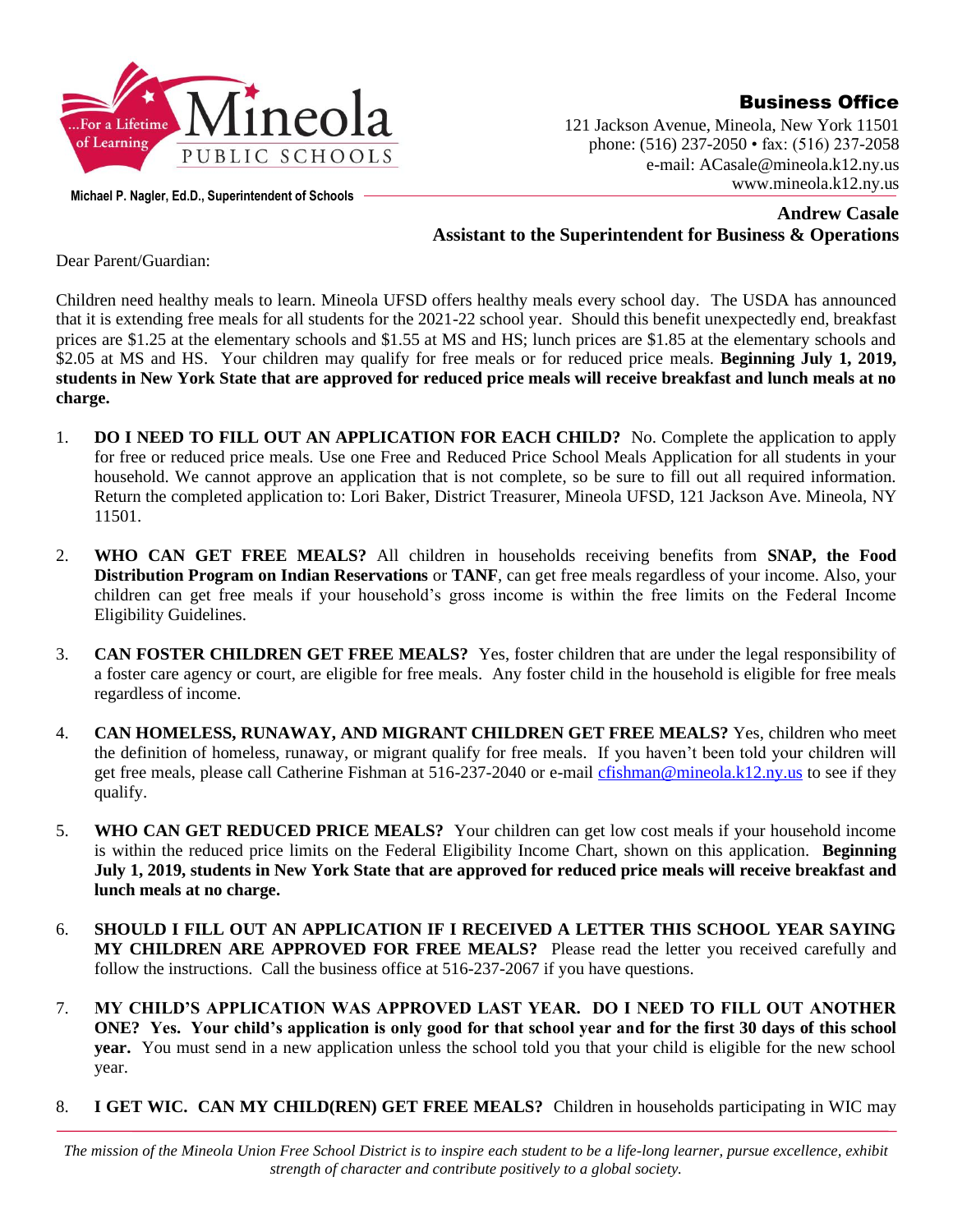be eligible for free or reduced price meals. Please fill out a FREE/REDUCED PRICE MEAL application.

- 9. **WILL THE INFORMATION I GIVE BE CHECKED?** Yes and we may also ask you to send written proof.
- 10. **IF I DON'T QUALIFY NOW, MAY I APPLY LATER?** Yes, you may apply at any time during the school year. For example, children with a parent or guardian who becomes unemployed may become eligible for free and reduced price meals if the household income drops below the income limit.
- 11. **WHAT IF I DISAGREE WITH THE SCHOOL'S DECISION ABOUT MY APPLICATION?** You should talk to school officials. You also may ask for a hearing by calling or writing to: Andrew Casale, Asst. to Superintendent Business & Operations, Mineola UFSD, 121 Jackson Ave. Mineola, NY 516-237-2050 or email [acasale@mineola.k12.ny.us.](mailto:acasale@mineola.k12.ny.us)
- 12. **MAY I APPLY IF SOMEONE IN MY HOUSEHOLD IS NOT A U.S. CITIZEN?** Yes. You or your child(ren) do not have to be U.S. citizens to qualify for free or reduced price meals.
- 13. **WHO SHOULD I INCLUDE AS MEMBERS OF MY HOUSEHOLD?** You must include all people living in your household, related or not (such as grandparents, other relatives, or friends) who share income and expenses. You must include yourself and all children living with you. If you live with other people who are economically independent (for example, people who you do not support, who do not share income with you or your children, and who pay a pro-rated share of expenses), do not include them.
- 14. **WHAT IF MY INCOME IS NOT ALWAYS THE SAME?** List the amount that you normally receive. For example, if you normally make \$1000 each month, but you missed some work last month and only made \$900, put down that you made \$1000 per month. If you normally get overtime, include it, but do not include it if you only work overtime sometimes. If you have lost a job or had your hours or wages reduced, use your current income.
- 15. **WE ARE IN THE MILITARY. DO WE INCLUDE OUR HOUSING ALLOWANCE AS INCOME?** If you get an off-base housing allowance, it must be included as income. However, if your housing is part of the Military Housing Privatization Initiative, do not include your housing allowance as income.
- 16. **MY SPOUSE IS DEPLOYED TO A COMBAT ZONE. IS HER COMBAT PAY COUNTED AS INCOME?** No, if the combat pay is received in addition to her basic pay because of her deployment and it wasn't received before she was deployed, combat pay is not counted as income. Contact your school for more information.
- 17. **MY FAMILY NEEDS MORE HELP. ARE THERE OTHER PROGRAMS WE MIGHT APPLY FOR?** To find out how to apply for **SNAP** or other assistance benefits, contact your local assistance office or call **1-800-342- 3009**.

| FOR FREE AND REDUCED PRICE MEALS OR FREE MILK<br>REDUCED PRICE ELIGIBILITY INCOME CHART |          |         |                 |                   |        |
|-----------------------------------------------------------------------------------------|----------|---------|-----------------|-------------------|--------|
| Total<br>Family Size                                                                    | Annual   | Monthly | Twice per Month | l Every Two Weeks | Weekly |
|                                                                                         | \$23,828 | 1,986   | \$993           | \$917             | \$459  |

2 \$ 32,227 \$ 2,686 \$ 1,343 \$ 1,240 \$ 620 3 \$ 40,626 | \$3,386 | \$1,693 | \$1,563 | \$782 4 \$ 49,025 | \$ 4,086 | \$ 2,043 | \$ 1,886 | \$ 943 5 \$ 57,424 \$ \$ 4,786 \$ 4,786 \$ 2,393 \$ 2,209 \$ 1,105 6 \$ 65,823 \$ 5,486 \$ 2,743 \$ 2,532 \$ 1,266 7 \$ 74,222 \$ 6,186 \$ 3,093 \$ 2,855 \$ 1,428 8 \$ 82,621 \$ 6,886 \$ 3,443 \$ 3,178 \$ 3,178

## **2021-2022 INCOME ELIGIBILITY GUIDELINES**

*The mission of the Mineola Union Free School District is to inspire each student to be a life-long learner, pursue excellence, exhibit strength of character and contribute positively to a global society.*

\*Each Add'l person add | \$ 8,399 | \$ 700 | \$ 350 | \$ 324 | \$ 162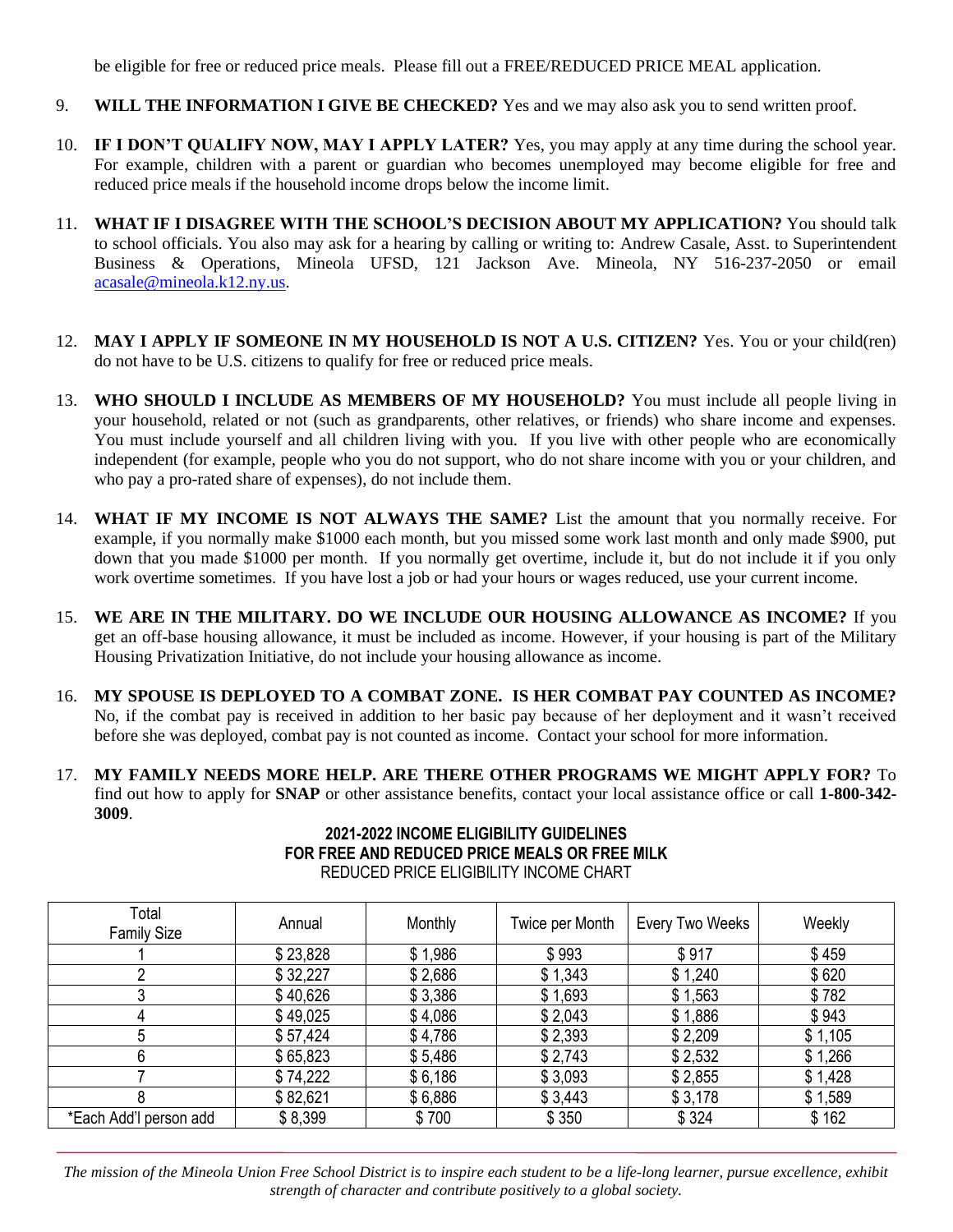**How to Apply:** To get free or reduced price meals for your children you may submit an Eligibility Letter for Free Meals received from the NYS Education Department, OR carefully complete one application for your household and return it to the designated office. If you now receive SNAP, Temporary Assistance to Needy Families (TANF) for any children, or participate in the Food Distribution Program on Indian Reservations (FDPIR), the application must include the children's names, the household food stamp, TANF or FDPIR case number and the signature of an adult household member. All children should be listed on the same application. If you do not list a food stamp, TANF or FDPIR case number for all the children for whom you are applying, the application must include the names of everyone in the household, the amount of income each household member, and how often it is received and where it comes from. **It must include the signature of an adult household member and the last four digits of that adult's social security number, or check the box if the adult does not have a social security number.** An application that is not complete cannot be approved. Contact your local Department of Social Services for your food stamp or TANF case number or complete the income portion of the application.

**Reporting Changes:** The benefits that you are approved for at the time of application are effective for the entire school year. You no longer need to report changes for an increase in income or decrease in household size, or if you no longer receive SNAP.

**Income Exclusions:** The value of any child care provided or arranged, or any amount received as payment for such child care or reimbursement for costs incurred for such care under the Child Care Development (Block Grant) Fund should not be considered as income for this program.

**Reduced Price Eligible Students**: Beginning July 1, 2019, students in New York State that are approved for reduced price meals will receive breakfast and lunch meals at no charge.

In the operation of child feeding programs, no child will be discriminated against because of race, sex, color, national origin, age or disability.

**Meal Service to Children with Disabilities:** Federal regulations require schools and institutions to serve meals at no extra charge to children with a disability which may restrict their diet. A student with a disability is defined in 7CFR Part 15b.3 of Federal regulations, as one who has a physical or mental impairment which substantially limits one or more major life activities. Major life activities are defined to include functions such as caring for one's self, performing manual tasks, walking, seeing, hearing, speaking, breathing, learning, and working. You must request the special meals from the school and provide the school with medical certification from a medical doctor. If you believe your child needs substitutions because of a disability, please get in touch with us for further information, as there is specific information that the medical certification must contain.

**Confidentiality:** The United States Department of Agriculture has approved the release of students names and eligibility status, without parent/guardian consent, to persons directly connected with the administration or enforcement of federal education programs such as Title I and the National Assessment of Educational Progress (NAEP), which are United States Department of Education programs used to determine areas such as the allocation of funds to schools, to evaluate socioeconomic status of the school's attendance area, and to assess educational progress. Information may also be released to State health or State education programs administered by the State agency or local education agency, provided the State or local education agency administers the program, and federal State or local nutrition programs similar to the National School Lunch Program. Additionally, all information contained in the free and reduced price application may be released to persons directly connected with the administration or enforcement of programs authorized under the National School Lunch Act (NSLA) or Child Nutrition Act (CNA); including the National School Lunch and School Breakfast Programs, the Special Milk Program, the Child and Adult Care Food Program, Summer Food Service Program and the Special Supplemental Nutrition Program for Women Infants and Children (WIC); the Comptroller General of the United States for audit purposes, and federal, State or local law enforcement officials investigating alleged violation of the programs under the NSLA or CNA.

**Reapplication:** You may apply for benefits any time during the school year. Also, if you are not eligible now, but during the school year become unemployed, have a decrease in household income, or an increase in family size you may request and complete an application at that time.

*The mission of the Mineola Union Free School District is to inspire each student to be a life-long learner, pursue excellence, exhibit strength of character and contribute positively to a global society.*